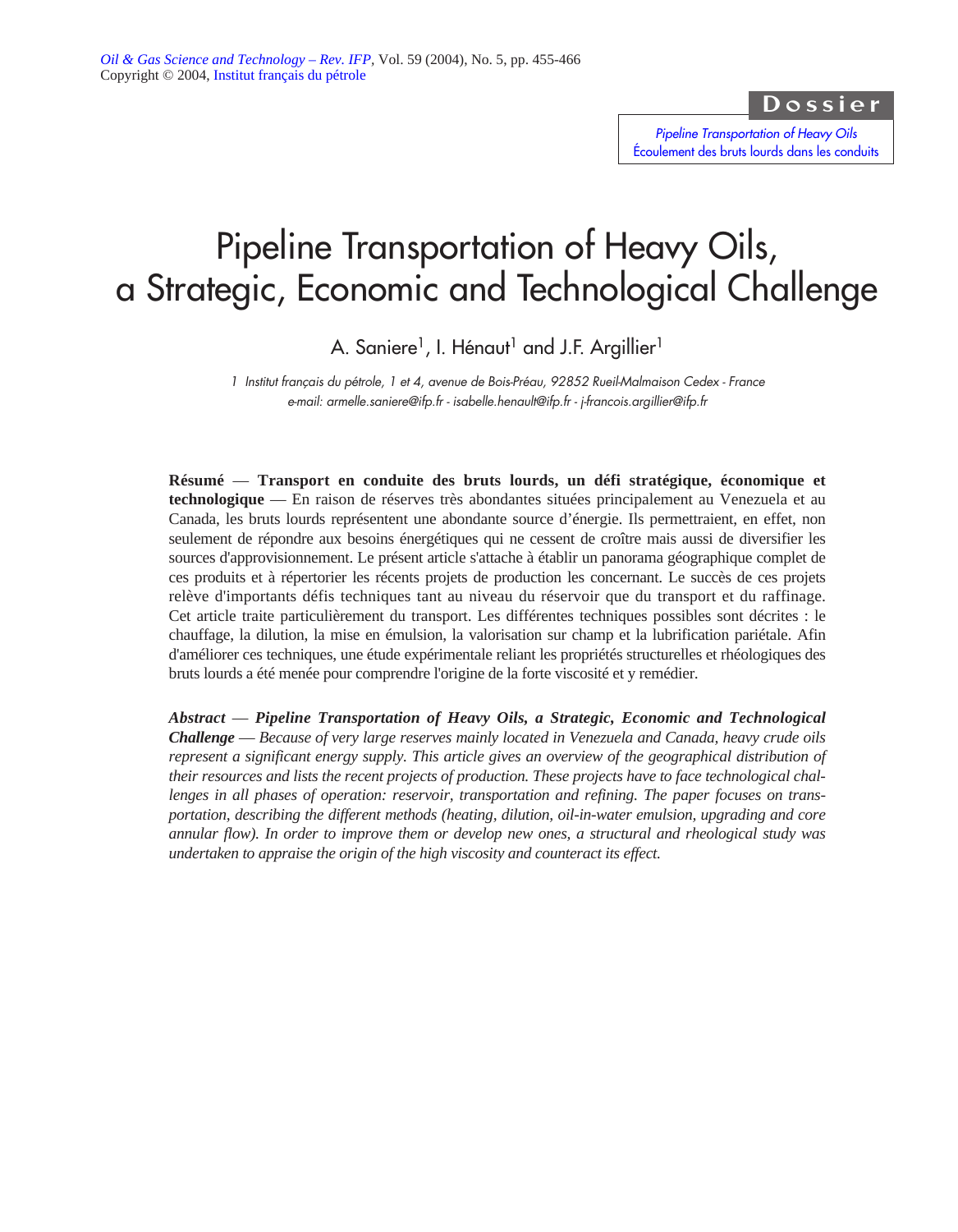# **INTRODUCTION**

With the combination of an increase of world energy demand and the decline of conventional oils, heavy crude oils are usually presented as a future relevant hydrocarbons resource [1]. The aim of this paper is to examine to what extent these petroleum products can be regarded as a reliable energy supply. Two aspects have been considered: the economic and technical ones. The economic aspect is presented in the first part of the paper. After a brief definition of heavy crude oils, we give an overview of the geographical distribution of their resources and production. Part 1 also deals with the environmental issues associated with their exploitation. The technical aspect, which constitutes the second part of the paper, focuses on pipeline transportation that is particularly challenged by the high viscosity of heavy oils. The main classical methods found in literature are described. They include: heating, dilution, oil-in-water systems, core annular flow and partial up-grading. In order to improve the flow properties of heavy crude oils, a study was undertaken at *IFP* to appraise the origin of the viscosity and counteract its effect. The main results are summarized in the last parts of the paper followed by an example of how these results can contribute to lower the viscosity of heavy oils. The link between the morphology of heavy oils and their rheology will be explained in more detail through the associated articles in this issue.

# **1 STRATEGIC AND ECONOMIC INTEREST OF HEAVY OIL EXPLOITATION**

With an ever growing population having a better level of life, energy consumption is projected to increase year after year: energy forecasts made by a number of prominent organisations, including the *US Department of Energy,* the



Figure 1 Heavy, extra-heavy oils and bitumen. *International Energy Agency (IEA)* and the *World Energy Council,* all agree in that respect. According to the *IEA's* base scenario, world demand for primary energy should rise 20% by 2010 and 66% by 2030, for an average growth rate of 1.7% a year. To cover this increase in world energy demand, it will be necessary to mobilise all energy resources**,** and hydrocarbons will continue to play a very prominent part in meeting world energy requirements (65 *versus* 62% today).

To meet these needs, heavy crudes, given the magnitude of their the resources, will play a more and more significant role. According to IEA, they will represent 15% of the growth of oil supply between 2000 and 2030. Nowadays, the heavy, extra-heavy oils and bitumen represent a huge amount of hydrocarbon resources but only a little share of the worldwide oil production. To understand the strategic importance of these crudes, it should be remembered that they are liable to nearly double the current proved oil reserves. Recently the *US Energy Information Administration* took oil sand reserves into account for its Canadian reserves evaluation: Canada thus became the second country with the highest oil reserves, just behind Saudi Arabia.

Heavy crudes which often result from a bacterial oxidation of conventional oils inside the reservoir rock, have different physical and chemical properties, generally degraded: they have much higher viscosity, higher heavy metals and higher sulfur and nitrogen contents.

Different categories of heavy crude are usually defined according to their density *(Fig. 1)*:

- the heavy oils, the API° of which is between 10 and 20 ;
- the extra-heavy oils and bitumen, the API° of which is less than 10 (the "*in situ*" level of viscosity makes the distinction between extra-heavy oils and bitumen).

A fourth category does exist: oil shale. In this category, reservoir rock and source rock are the same because the oil has not migrated. Permeability is practically zero and exploitation is only possible with mining technologies.

These specific properties imply specific advanced technical solutions throughout their exploitation, from production, to transport and refining. Moreover, due to the huge reserves, development projects are long term ones, which implies specific investment, much higher than for conventional oil. Finally, extra-heavy oil and bitumen have a specific geographical distribution, independent from the Middle East and from OPEC quotas.

### **1.1 Huge Reserves**

### **1.1.1 Volumes in Place**

The identified volumes in place of heavy oil, extra-heavy oil and bitumen are estimated at about 4800 Gbbl, that is to say the equivalent of the remaining resources in place of conventional oils discovered until now. Few of those heavy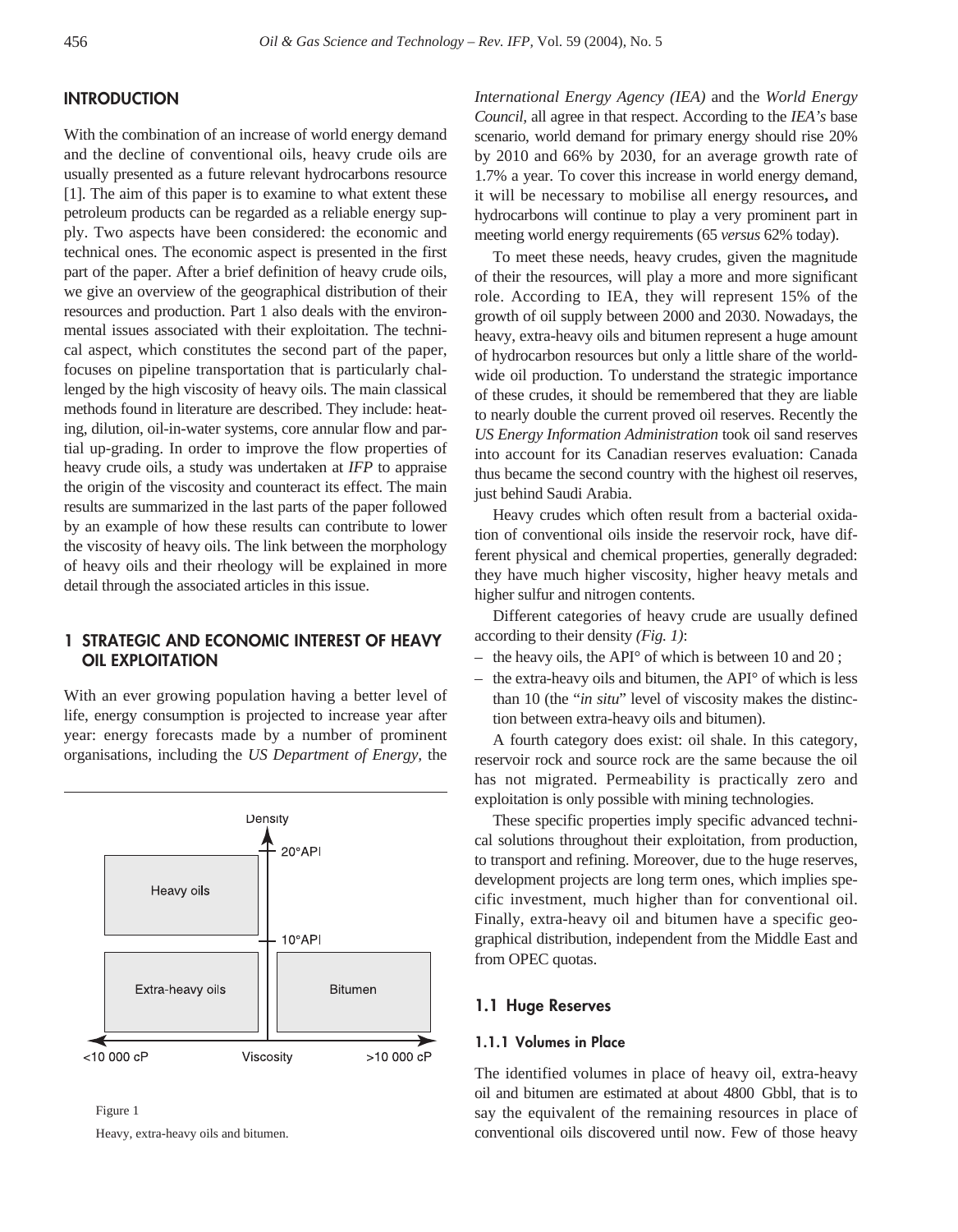

Distribution of identified petroleum resources in 2003.



Geographical distribution of heavy, extra-heavy oils and bitumen resources.

crude resources have already been produced, only 1 to 2% *(Fig. 2).*

About 87% of those resources are represented by tar sands and bitumen in Canada, extra-heavy oils in Venezuela and heavy oils in Russia *(Fig. 3).* The resources in place in the Orinoco Belt in Venezuela are estimated at 1200 Gbbl and those of bitumen in Canada at about 1700 Gbbl. In recent years, more and more information has been available concerning the Former Soviet Union Countries. According to different sources, it seems that 600 to 1300 Gbbl of heavy oil and bitumen resources are located in Russia. We will focus on the most commercially advanced heavy hydrocarbons, that is to say those in Venezuela and Canada.

### **1.1.2 Recoverable Resources**

Global technically recoverable resources are evaluated at 1000 Gbbl, *i.e.* the equivalent of the proven reserves of conventional oils. 50 to 100 Gbbl have already been produced. 250 to 300 Gbbl are recoverable in Canada and 300 Gbbl in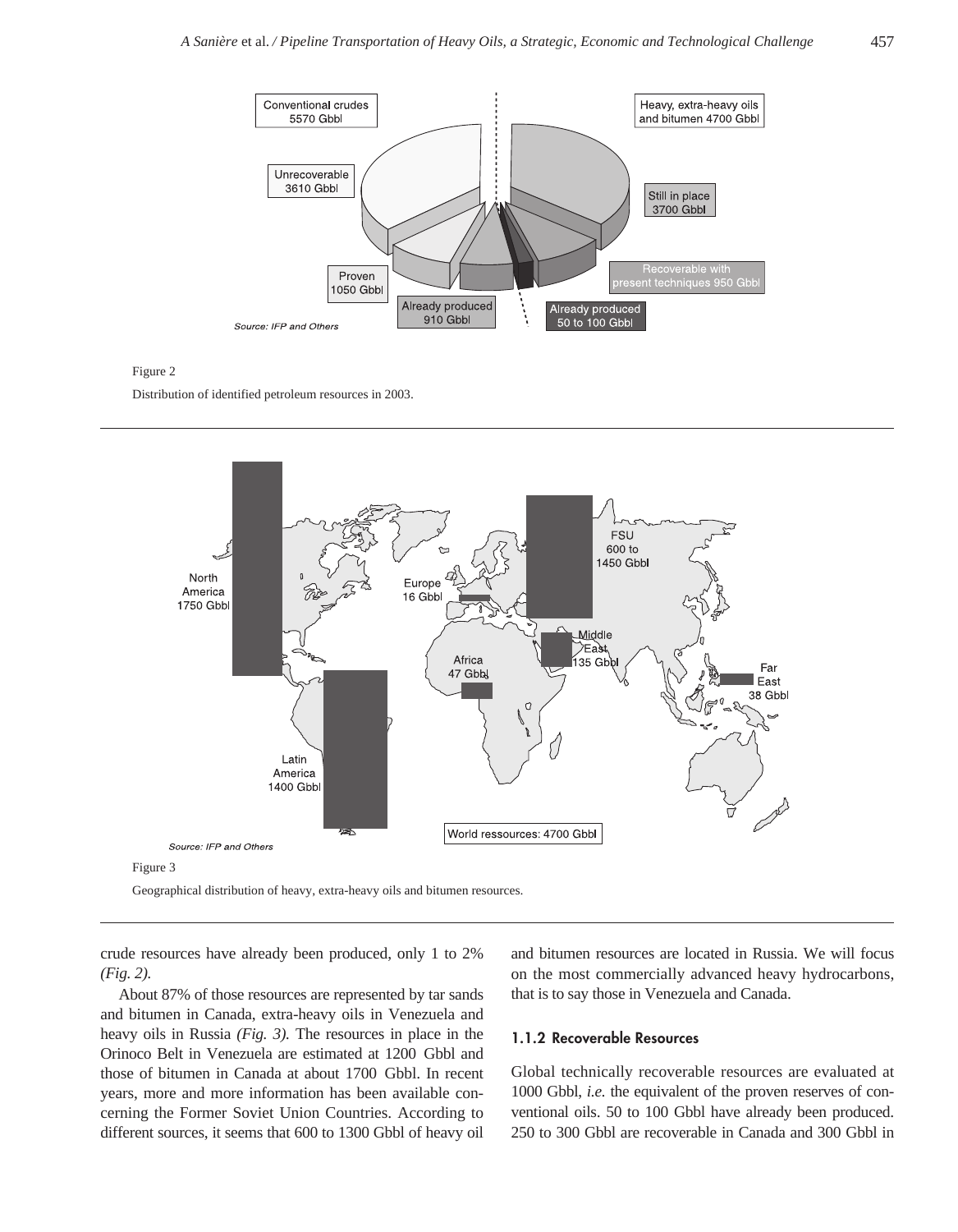the Orinoco Belt in Venezuela. Recovery factors could be very different depending on the production method. In Venezuela, cold production allows a recovery rate between 5 and 10% and even 25% in the next decades. In Canada, the recovery rate ranges from 5 to 15% for *in situ* production and from 80 to 90% for the mining exploitation. Some estimates are that with the Steam Assisted Gravity Drainage (SAGD) method, recovery factors could reach 60%.

### **1.1.3 A Strategic Geographical Distribution**

Heavy oils, extra-heavy oils and bitumen are of a high strategic importance for OECD countries in terms of diversification of oil supply and enhancement of supply security. In fact, most of them are located outside the Middle East. With the ever increasing importance of this region in terms of oil reserves and production, heavy crude will become more and more attractive for western countries: exploitation of heavy crude will reduce the potential pricing power of the leading conventional oil producers. The September  $11<sup>th</sup>$  terrorist attacks intensified the energy supply concerns in the United States and the Canadian oil sands have been identified by the two governments as a "secure and strategic source of hydrocarbons".

# **1.2 A Fast Growing Production**

Considering the quantity of the resources, the production of crude oil from heavy, extra-heavy crude and bitumen remains weak *(Fig. 4).* In 2003, it can be estimated at 5.5 Mbbl/d, which represented only 7% of total world crude oil production which was estimated at 76.9 Mbbl/d. In 1995, the production was 4.1 Mbbl/d, that is to say, an increase of 25% of the heavy crude oil production in 9 years. At the same time, the total crude oil production increased by only 13%. The exploitation of heavy crude remains concentrated; at present, the main producers, Mexico, Venezuela, Canada and the United States provide 60% of all commercialized volumes. Mexico, which is by far the biggest producer, with 2.3 Mbbl/d, produces mainly heavy oil.

Production of crude from extra-heavy oil and bitumen was 1.4 Mbbl/d in 2003 (1.8% of the world oil production), split approximately between Canada (2/3) and Venezuela (1/3). Today, extra-heavy oil and bitumen represent 87% of heavy crude resources but only 25% of production but this situation will change rapidly in the coming years and their production will sharply increase if the projects planned in Venezuela and Canada are accomplished.

### *Projects Update*

### **• In Canada**

20% of the recoverable resources of bitumen are located at a shallow depth and can be exploited using **mining technologies**. This production method currently provides 53% of the Canadian bitumen and tar sand production (558 000 bbl/d in 2003). This industry is dominated by two companies, *Syncrude* and *Suncor* who both are conducting major



### Figure 4

Geographical distribution of heavy, extra heavy oils and bitumen production.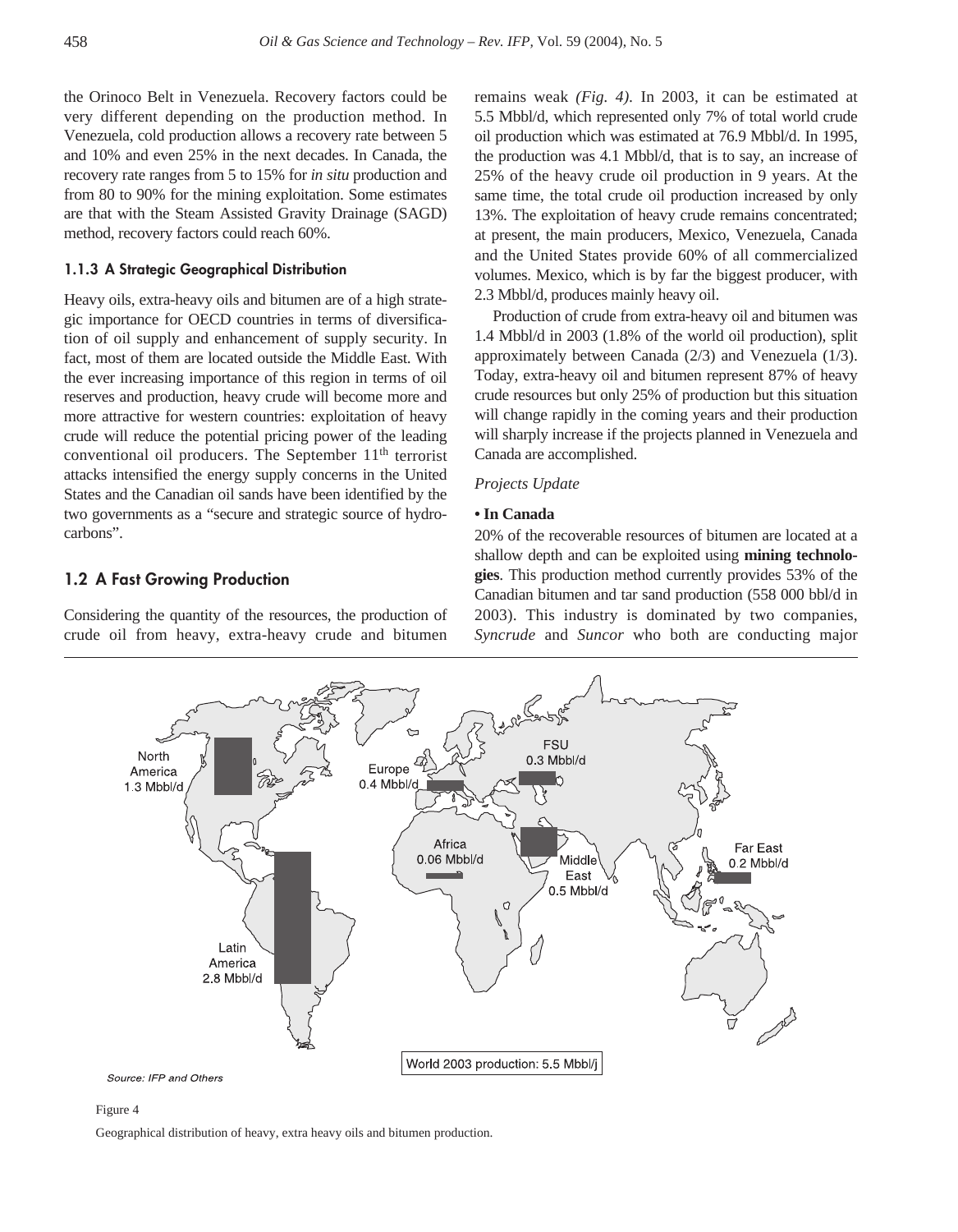projects to increase their bitumen output. In 2003, *Suncor* produced about 225 000 bbl/d with mining methods. With its ongoing Project Millenium, the company's production should reach 325 000 bbl/d in 2010. *Syncrude*, which produced 248 000 bbl/d in 2003, forecasts to double production in 2010 thanks to its "Syncrude 21" project.

These bitumen are upgraded in the production site and sold in the form of synthetic crude oil with an API° between 29 and 36.

In 2007, the 5 projects planned should all be running and the total production of synthetic crude should reach 1.4 to 1.6 Mbbl/d in 2010.

In the field of "*in situ***" production** (*i.e*. recovery by petroleum methods), more than thirteen projects, currently underway or being studied, are expected in the coming years. In 2003, *in situ* production of extra-heavy oil and bitumen in Canada was 385 000 bbl/d. It could reach 1.2 Mbbl/d in 2010. In such projects, the extra-heavy oil is blended with a lighter, less viscous hydrocarbon (diluent) and sold as "bitumen blend" with an API° of 21.

All together, more than 21 Canadian projects for the exploitation of tar sands and bitumen have been developed or are about to be developed. They will represent, if accomplished, a production of 1.6 Mbbl/d of synthetic crude and 1 Mbbl/d of bitumen blend in 2010, that is to say, the 2002 Canadian heavy oil and bitumen production should be multiplied by a factor of 2.6.

### **• In Venezuela**

During the last ten years, joint-ventures (JV) involving major international oil companies have proposed or studied integrated projects to develop and exploit extra-heavy oil resources in the Orinoco Belt. Four extra-heavy oil projects are currently underway and two others have been submitted to the authorities. They all include transportation of the heavy crude by pipeline through dilution to an upgrader on the Coast at San Jose. There, the crude is more or less upgraded depending on the project: in the *Sincor* and *Hamaca* projects, extra-heavy crude is upgraded to a 26-32 API° crude which is then exported. In the *Petrozuata* and *Cerro Negro* projects, the crude is only partially upgraded and then exported to specific United States refineries. All the JVs are contracted for 35 years.

Two other projects are being studied by the government and, if the six projects are accomplished, about 950 000 bbl/d of extra-heavy crude could be extracted from the Orinoco subsurface in 2015. This would allow some 850 000 bbl/d of synthetic crude to be marketed that same year, which represents 3 times the present output.

Another way for the State-owned company *PDVSA* to valorize the huge reserves of extra-heavy oil lying in the underground of the country is the development of a product called ORIMULSION<sup>R</sup>. It is an emulsion made up of  $70\%$  bitumen and 30 % water and marketed as a fuel for power generation in competition with residual fuel oil and coal. It is sold under long-term supply contracts to utilities in Japan, Italy, Denmark, Canada and, since May 2003, in South Korea. *PDVSA*'s subsidiary *Bitor,* in charge of the commercialization of the product, began, at the end of 2002, the construction of a new production plant, capacity of which should be 6.5 Mt/y. It should be operating mid 2004 and will allow the present ORIMULSION<sup>R</sup> production to be multiplied by a factor of 2. Another production plant should be constructed in association with Chinese companies. If those two projects are accomplished, the production of ORIMULSIONR should be about 18 Mt/y, that is to say, three times the 2001 production (2 Mt).

If all the projects planned in Venezuela and Canada are accomplished, a large nonconventional supply will be put on the market around 2010 *(Fig. 5)*. In fact, the production of extra-heavy oil and bitumen from Venezuela and Canada will reach 3.1 Mbbl/d in 2010 and 4.4 in 2015, equivalent to 3 to 4 times their 2003 output. At the same time, the total crude oil production growth estimates are 20%. The share of extraheavy oil and bitumen in the total oil production will thus increase to about 8-9% in 2010.



Source: IFP, PDVSA, EIG and Others

Figure 5

Production forecast for Canada and Venezuela.

## **1.3 Investment, Costs and Economic Interests of Heavy Crude**

As we have seen concerning the ongoing projects, exploitation of extra-heavy oils and bitumen involves huge investments. In Venezuela, they amount to about 16 G\$, and in Canada, total investment for the mining and *in situ* production projects will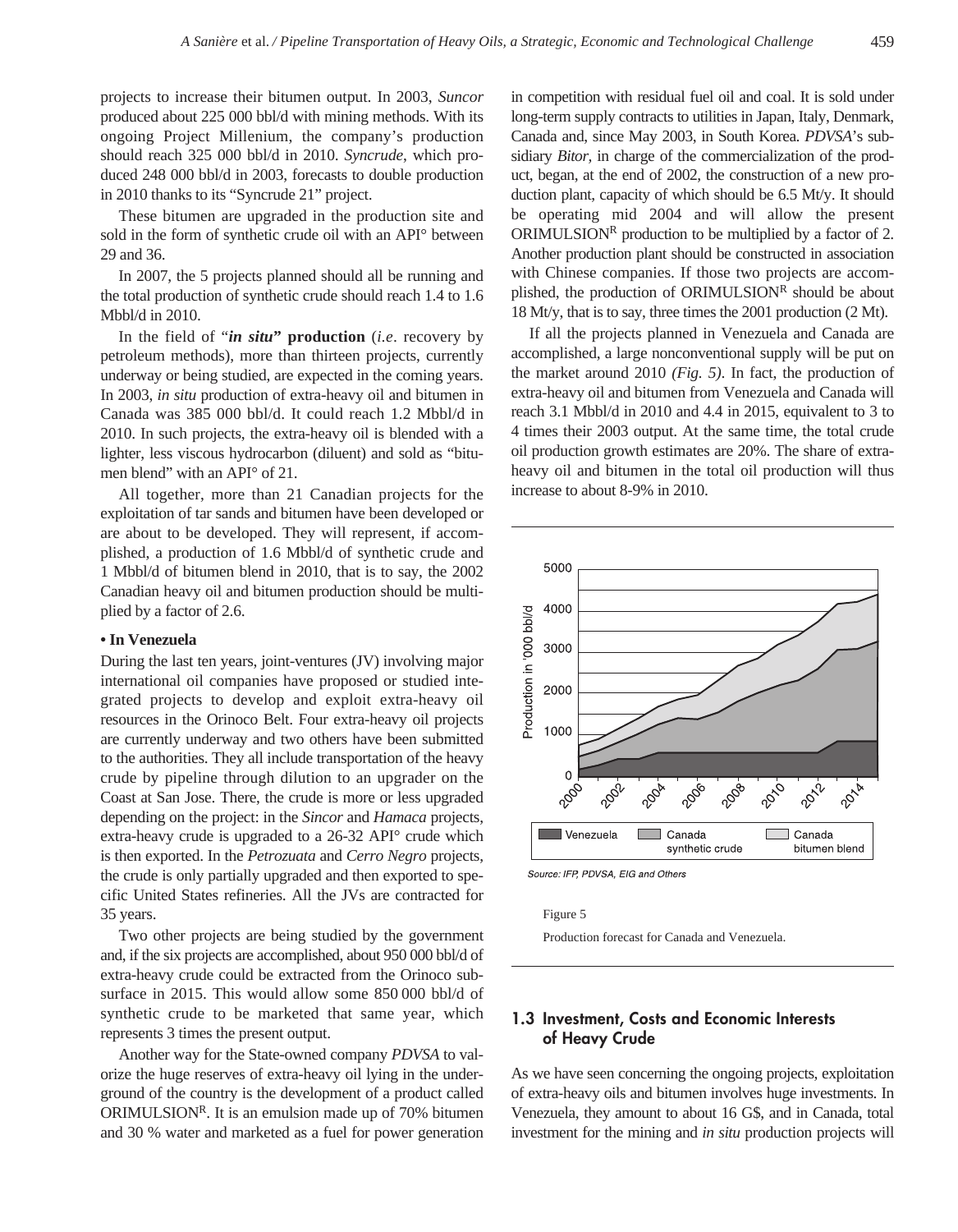reach 60-70 G\$. To have an idea of the capital intensity those projects involve, a comparison of the amount of investment to the plateau production level can be made: the capital intensity is about 20 000 \$/b/d in Orinoco; in Canada, it ranges from 24 000 to 28 000 \$/b/d for *SAGD* production and from 24 000 to 30 000 \$/b/d for mining exploitation. For comparison, the capital intensity for deep offshore oil is about 12 000 \$/bbl/d. Heavy oil exploitation is thus on average twice as capital intensive as the exploitation of conventional oil.

Technical costs per barrel (development, production and upgrading costs) for extra-heavy oil and bitumen have drastically decreased over the last twenty years. For mining exploitation in Canada, they were 25-30 \$/b in the beginning of the eighties and are now at the level of 11-20 \$/b. For in situ production, it depends on the recovery methods: for cold production as in Venezuela, they are between 7 and 10 \$/b and in Canada, where steam assisted recovery methods are often necessary, they range from 10 to 20 \$/b. Certain companies announce that they can have a 14% return on investments with a West Texas Intermediate (WTI) price at 20 \$/b, which is a reasonable level. The price of the syncrude produced in Canada is sold with a down-quote of 1 to 2 \$/b relating to WTI, but in Venezuela, the *Zuata Sweet* produced by the Sincor project is sold at the price of Brent + 0.5 \$/b, due to its very low sulfur content, about 0.2%.

One major advantage of the extra-heavy oil and bitumen ongoing projects is that due to the amount of resources involved, the exploitation is a long term one: in Orinoco for example, production of the four ongoing projects should last 35 years. That allows both States and oil companies to secure a certain amount of oil revenues for a long period of time. Moreover, long term projects have the advantage of being more independent from oil price fluctuation than short term ones. In fact, the decision to launch the Sincor project in Orinoco for example was taken by *Total* in 1998, when the oil price was particularly low.

Another point is that, in Venezuela, the synthetic crude from heavy oil is considered as refined oil and is therefore not submitted to OPEC quotas contrary to the country's production. In both Canada and Venezuela, the syncrude produced is in direct competition with light conventional crude on the international market. In other words, extra-heavy oil and bitumen contribute to minimize the growth of the worldwide production under OPEC's control.

# **1.4 Transportation Methods and their Relative Importance**

There are five different transportation methods. The main ones are dilution and partial upgrading which are often associated on a same project *(Fig. 6)*.

In the partial **upgrading** method, the heavy crude is upgraded into a lighter one such as cold "Syncrude". As seen earlier, that method is applied in Canada where 588 Mbbl/d of synthetic crude is produced for export. There, the upgrading unit is located on the production site: the produced coke is stored in the open mine and the synthetic crude is transported to United States refineries.

The four projects in the Orinoco Belt use that method to export the extra-heavy oil produced. In 2003 about 434 Mbbl/d of Syncrude where produced in the country.

**Dilution** can be used in two different ways, depending on whether the diluent is recycled or not:

– In Canada, in projects exporting bitumen blend, the diluent is not recycled and the bitumen + diluent blend is sold. In 2003 in Canada, about 385 M/j of bitumen blend were produced. That solution depends on availability and price of the diluent. The most common diluent currently used is a very light natural gas condensate  $(C<sub>5</sub> +$  or "Pentane" Plus") which is a by-product of natural gas processing, or a light hydrocarbon. A diluent typically constitutes

|                           | Heating                      | <b>Dilution</b>                   | Upgrading                     | Emulsion                       | Annular flow                  |
|---------------------------|------------------------------|-----------------------------------|-------------------------------|--------------------------------|-------------------------------|
| Required pipe<br>diameter | Normal                       | Larger                            | Normal                        | Larger                         | Normal                        |
| Corrosion                 | Potential                    | None                              | None                          | Potential                      | Potential                     |
| Additional<br>investments | Normal<br>(heaters)          | High<br>(parallel diluent system) | High<br>(field refinery)      | Normal/high<br>(supply system) | Normal/high<br>(apply system) |
| Environmental<br>problems | Electricity<br>source        | <b>No</b><br>specificity          | N <sub>o</sub><br>specificity | Water<br>separation/treatment  | Water<br>treatment            |
|                           |                              |                                   |                               |                                |                               |
|                           | <b>Traditional solutions</b> |                                   |                               | Solutions to be developed      |                               |

#### Figure 6

Comparison of the transportation methods.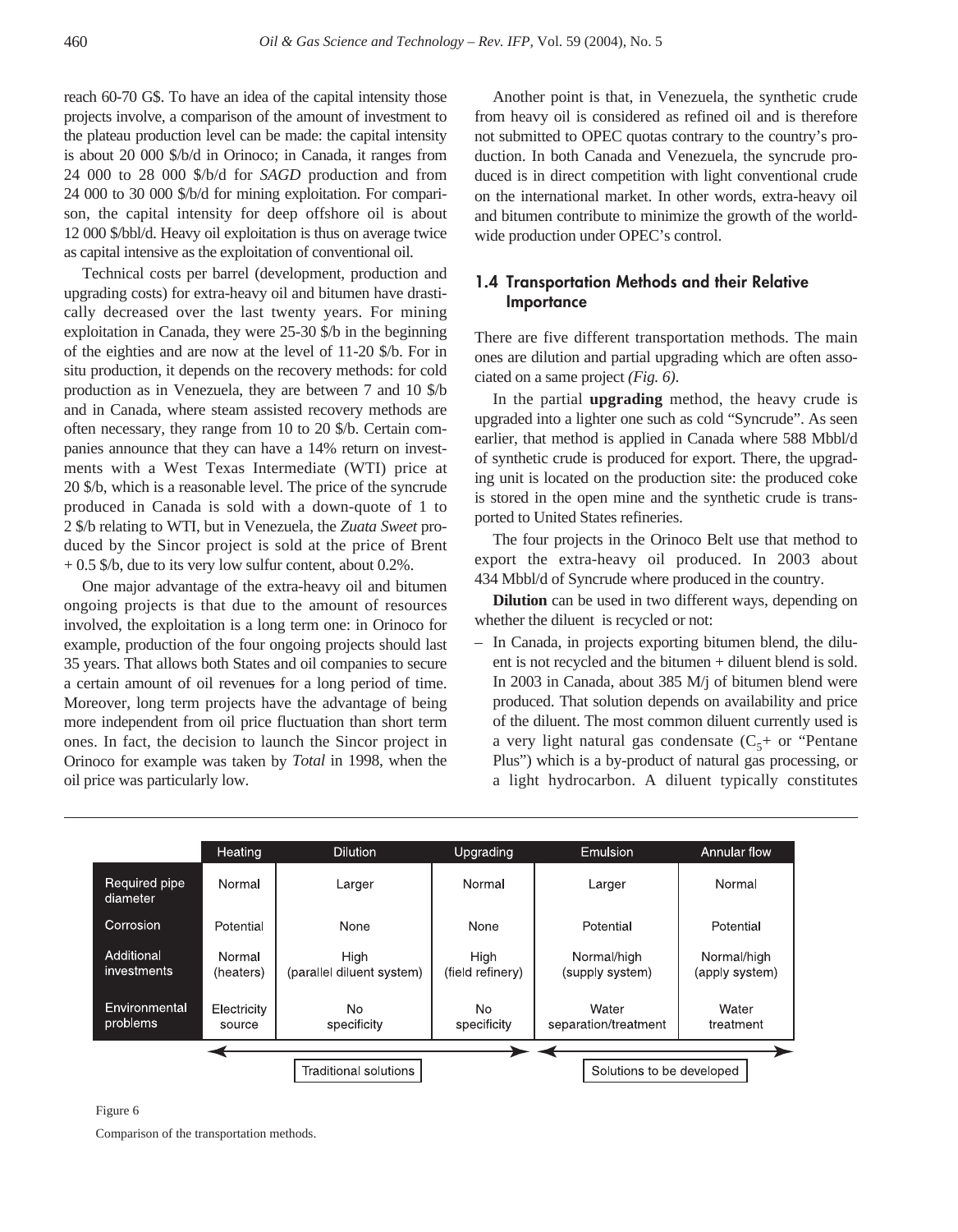24-50% of the bitumen blend. However, light hydrocarbons suitable for dilution are costly and natural gas condensate is not readily available in large quantities. That is why certain companies recycle the diluent.

– In the four Orinoco projects in Venezuela, the diluent is used to transport the extra-heavy oil from the production site to the special upgrader on the coast, where it is separated and can be reused.

In Canada, the Muskeg River Mine built by *Albian Oil Sands Energy Inc.* is exploited in the same way: the bitumen is firstly diluted, then transported via the Corridor Pipeline System to a regional upgrader in Scotford where it is transformed into synthetic crude. The Corridor Pipeline System is a dual pipeline system transporting diluted bitumen to the Scotford upgrader and the diluent back to the mine.

Separating the diluent, building a separate diluent return pipeline and operating a separate pipeline is costly. One advantage, however, is that the method consumes less solvent than for bitumen blend exportation and is thus less subject to problems of availability and price of the solvent.

A third way to transport heavy oil is to **heat the oil** as the viscosity decreases very rapidly with increasing temperature. In Canada, projects that want to ship their products to a regional upgrader or major pipeline terminal without diluent will require a heated/insulated pipeline. Enbridge Pipeline has just constructed such a pipe for *PetroCanada* to ship bitumen from the MacKay River production site to Fort MacMurray where it is blended before being exported to the North American market. *Terasen* is also considering constructing such a line from Fort McMurray to Edmonton. That transportation method is also used worldwide in Africa and South America.

The other two ways to transport heavy oil which are **oil in water emulsion** and **core annular flow**, the last one remaining marginal. Oil in water emulsion is used in Venezuela to produce ORIMULSION<sup>R</sup>. In this process the emulsion is not broken and used as such to feed power generation plants.

Concerning core annular flow, there have been only two industrial examples since 1970 and it seems that no project concerning that method is planned today except for oil sand hydrotransport as developped by *Syncrude* in Canada. It seems to raise a lot of technical issues and R&D effort is still necessary.

# **1.5 Environmental Issues Associated with Heavy Oil Exploitation**

Environmental concerns are among the major issues for the exploitation of extra-heavy oils and bitumen. Canadian oil sand operators must deal with local concerns about the disposal of huge volumes of tailings into giant sludge pounds and there is growing concern for water supply and treatment.

The main concern for extra-heavy oils and bitumen exploitation are  $CO<sub>2</sub>$  emissions. A recent study realized in  $IFP<sup>(1)</sup>$  underlines that all along the heavy, extra-heavy and bitumen pathway,  $CO<sub>2</sub>$  emissions are 4 to 6 and even 10 times higher than in the conventional one, depending on the project (Orinoco type or steam injection type like in Canada). Moreover, the energy yield of projects such as those in the Orinoco region is about 89% and those with steam injection 86%, meanwhile yields of conventional oil are close to 98% *(Fig. 7).* The study also underlines that technological innovation such as horizontal wells allows substantial improvements in terms both of  $CO<sub>2</sub>$  emissions and energy yield.

(1) Évaluation des émissions de CO<sub>2</sub> des filières énergétiques conven*tionnelles et non conventionnelles de production de carburants à partir des ressources fossiles,* Georgia Plouchard, April 2001.



Figure 7

Heavy, extra-heavy oils and bitumen exploitation: an environmental challenge.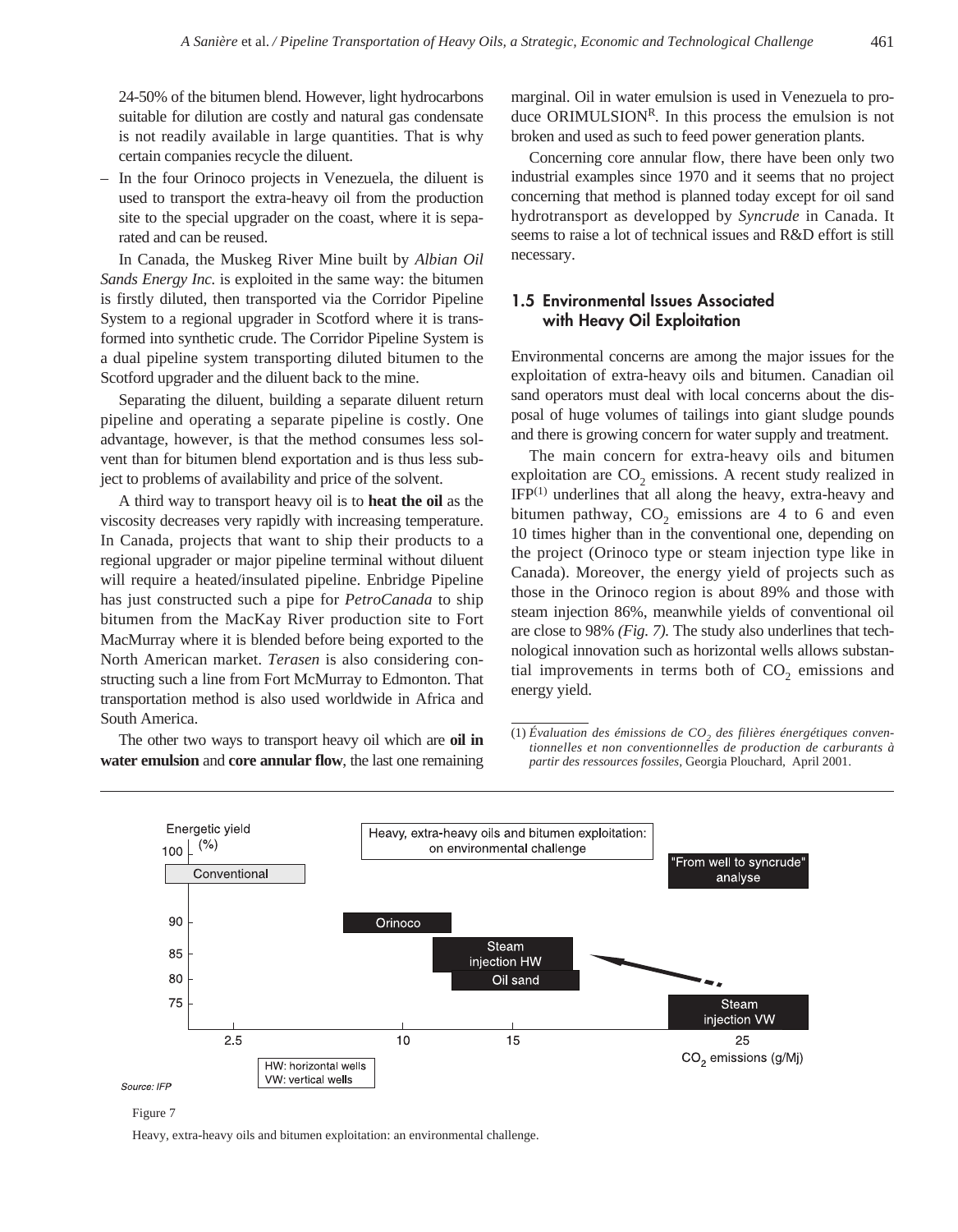In that context, the Kyoto protocol is an issue for extra heavy oil and bitumen producers. Canada recently ratified the protocol, which means that the country accepts to reduce its  $CO<sub>2</sub>$  emissions. At the same time, however, the present outlook on the extra-heavy oil and bitumen production in the country indicates a tripling between now and 2010. For producers, the Kyoto protocol ratification means an increase of the cost per barrel for synthetic crude of between 0.95 and 4.75 US\$ depending on how the  $CO<sub>2</sub>$  credits are valued (10 or 50 \$/t). In Venezuela, due to the "cold production" methods and the fact that operators have undertaken voluntary efforts to limit CO<sub>2</sub> emissions (projects are more recent), the issue seems to be less crucial.

Due to the huge amount of their resources, their geographical distribution independent from the Middle East and the fact that they are not submitted to OPEC quotas, heavy crudes are of an ever greater strategic interest for western countries to secure their oil supply. That explains why there are so many projects on them, even if their exploitation is very capital intensive and technical costs inferred are higher than those for conventional oil. In the last ten years, a lot of technical innovations have been made, allowing costs to be lower and lower and even if they stay higher than those for conventional oil, heavy crude exploitation is nowadays highly profitable. Technical challenges still remains all along the pathway of heavy oil exploitation, from enhancing recovery rates to improving upgrading techniques. Beside those issues, research and development needs to concentrate particularly on enhancing energy yield and reducing environmental problems, especially water treatment and  $CO<sub>2</sub>$  emissions. This is essential for the heavy oil contribution to present sustainable development concerns.

# **2 TRANSPORTATION METHODS**

Due to their very high viscosity, heavy crude oils cannot be transported with conventional pipelines and require additional treatments. These solutions consist either in reducing the viscosity (heating, dilution, oil-in-water emulsion, upgrading) or in lowering the friction in the pipe (core annular flow). Each of them is briefly described below.

### **2.1 Heat Treatment**

As viscosity decreases very rapidly with increasing temperature, heating is an attractive method for improving the flow properties of heavy crude oils. It is always cited as a possible process to reduce the viscosity of heavy oils [2-6]. A famous example is the Alyeska pipeline in Alaska which transports crude oil at approximately 50°C. However, the design of a heated pipeline is not easy as it involves [3] many considerations: expansion of the pipelines, number of pumping/heating stations, heat losses etc. Other significant issues are the high costs and the greater corrosion rate of the internal pipe due to



Effect of dilution with condensate on crude oil viscosity for different API gravities [8].

the temperature. Moreover, a recent study [7] showed that heat treatment could induce changes in the colloidal structure of the crude oils and worsen their rheological properties.

### **2.2 Dilution**

An advanced method of enhancing heavy crude oils transport is by blending them with a less viscous hydrocarbon such as condensate, naphtha, kerosene, light crudes. According to [3], there is an exponential relationship between the resulting viscosity of the mixture and the volume fraction of the diluent *(Fig. 8),* which makes dilution a very efficient method.

However, in order to attain acceptable limits for transportation, a fraction as high as 30% in volume of diluent is necessary and implies large pipeline capacity. Problems could also come from the availability of the diluent [9]. Recycling of diluent might be a solution but it requires a large investment to install an additional pipeline.

### **2.3 Emulsion**

The emulsion method consists in dispersing the heavy crude oil in water in the form of droplets stabilized by surfactants, leading to an important reduction of viscosity. According to [10], a typical emulsion is composed of 70% crude oil, 30% aqueous phase and 500-2000 ppm of chemical additives. The resulting emulsion has a viscosity in the 50-200 cP range at pipeline operating conditions *(Fig. 9)* and is particularly stable. This method is applied in Venezuela with the commercialization of ORIMULSION® product [11], emulsion sold as a fuel for electric power plant. Recovering the crude oil for further processing implies breaking the emulsion and such a process is not available. Issues related to water recycling still have to be resolved.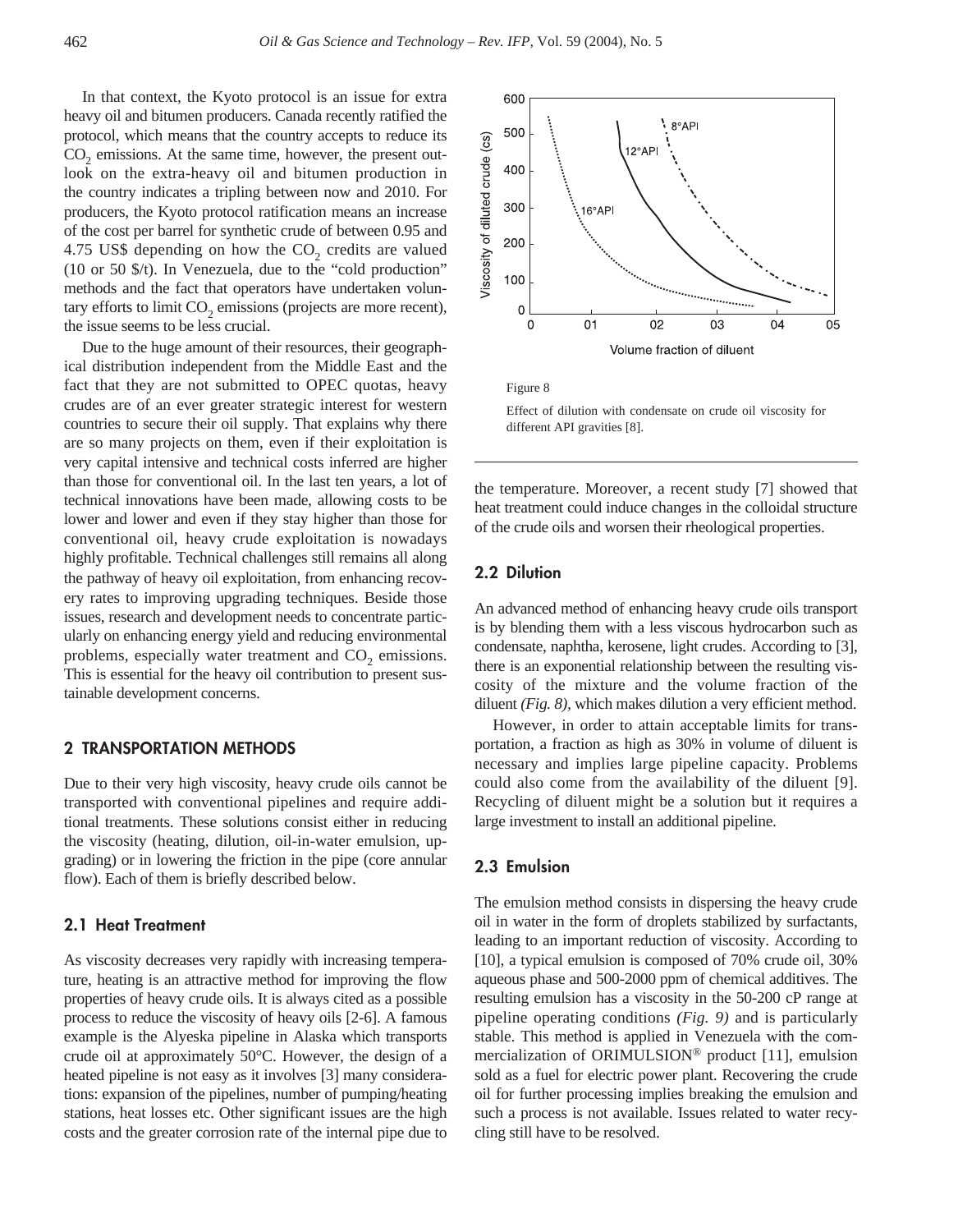

Reduction of viscosities of heavy crude oils and bitumen by conversion to oil-in-water emulsions, adapted from [2].

### **2.4 Partial Upgrading**

This method consists in modifying the composition of heavy oils to make them less viscous. Upgrading technologies such as hydrotreating processes traditionally used in refineries, can be considered for this application. Suitable treatments of this kind were developed by *ASVAHL, Association for the Valorization of Heavy Oils* [8] (deasphalting process Solvahl, thermal treatment Tervahl process and catalytic hydrotreatment Hyvahl processes). Recent studies at *IFP* aim to associate these different processes to optimize the heavy crude conversion. The combination of hydrotreating and solvent deasphalting processes is particularly studied.

### **2.5 Core Annular Flow**

The core annular mode flow can be an attractive method for the transportation of viscous crude oil. In this method of transportation, a water film surrounds the oil core and acts as a lubricant so that the pumping pressure necessary for the lubricated flow is comparable to the one for water alone. The water fractions are typically in the range of 10-30%. Many theoretical studies, laboratory and field tests have been carried out [12-14] and have shown that the configuration of core annular flow applied to heavy oils is stable. However, only two industrial examples of this technology are known [3]:

- the 38.6 km Shell line from the North Midway Sunset reservoir to the central facilities at Ten Section (California), line that was operated during 12 years;
- the 55 km pipe from San Diego to Budare (Venezuela) used for transporting Zuata heavy crude oil (9.6 API°).

The main problem of that technology is that the oils tends to adhere to the wall, leading to restriction and an eventual blockage of the flow system. This kind of difficulty can be exacerbated during a shutdown operation allowing stratification of oil and water phases and requiring a large restart pressure.

# **3 ORIGIN OF THE HIGH VISCOSITY OF HEAVY CRUDE OILS**

One main chemical characteristic of a heavy oil is its large content in asphaltenes. These molecules constitute a class of substances defined on the basis of their solubility in organic solvents: they are soluble in toluene but insoluble in alkanes such as *n*-pentane. Asphaltenes are the heaviest and most aromatic and polar fraction of a crude oil. These particular components are described as molecules composed of polycondensed aromatic rings carrying aliphatic chains that contain acid-base and polar groups at their edge. It is well recognized that thanks to these chemical characteristics, asphaltenes can self assemble through physical interactions and increase the viscosity of a medium in which they are added. Most of these studies were realized with simple organic solvents [15-18]. As these solvents are not as complex as heavy oils, we previously investigated the influence of asphaltenes in their natural environment by recombining deasphalted oil (maltenes) and various amounts of asphaltenes [19]. The main results of this experimental research are summarized below.

The rheological measurements realized on the mixtures of maltenes and asphaltenes revealed that above a critical concentration of asphaltenes *C\** these components dramatically increase the viscosity.

Small angle X-ray scattering (SAXS) studies performed on the same samples showed that this phenomenon is due to a structural change:

- when  $C < C^*$  (dilute domain), the particles of asphaltenes behave as colloidal particles dispersed in oil. The structural parameter measured by SAXS can be considered as their radius of gyration *Rg*.
- when  $C > C^*$  (semi-dilute domain), the particles of asphaltenes overlap. In such a regime, the structural parameter is the correlation length ξ which is indicative of the mesh size of the network formed by the asphaltenes.

The experimental data of both techniques are presented in Figure 10 which shows that the observed structural change is well correlated to an increase of viscosity,  $\eta_r$ .

A schematic representation of the ordered structure organized by particles of asphaltenes in heavy oils is given as a function of concentration *(Fig. 11)*.

It can be noted that the original heavy crude oil contains 17% of asphaltenes and belongs to the semi-dilute domain. Its asphaltenes are overlapped and its viscosity is high.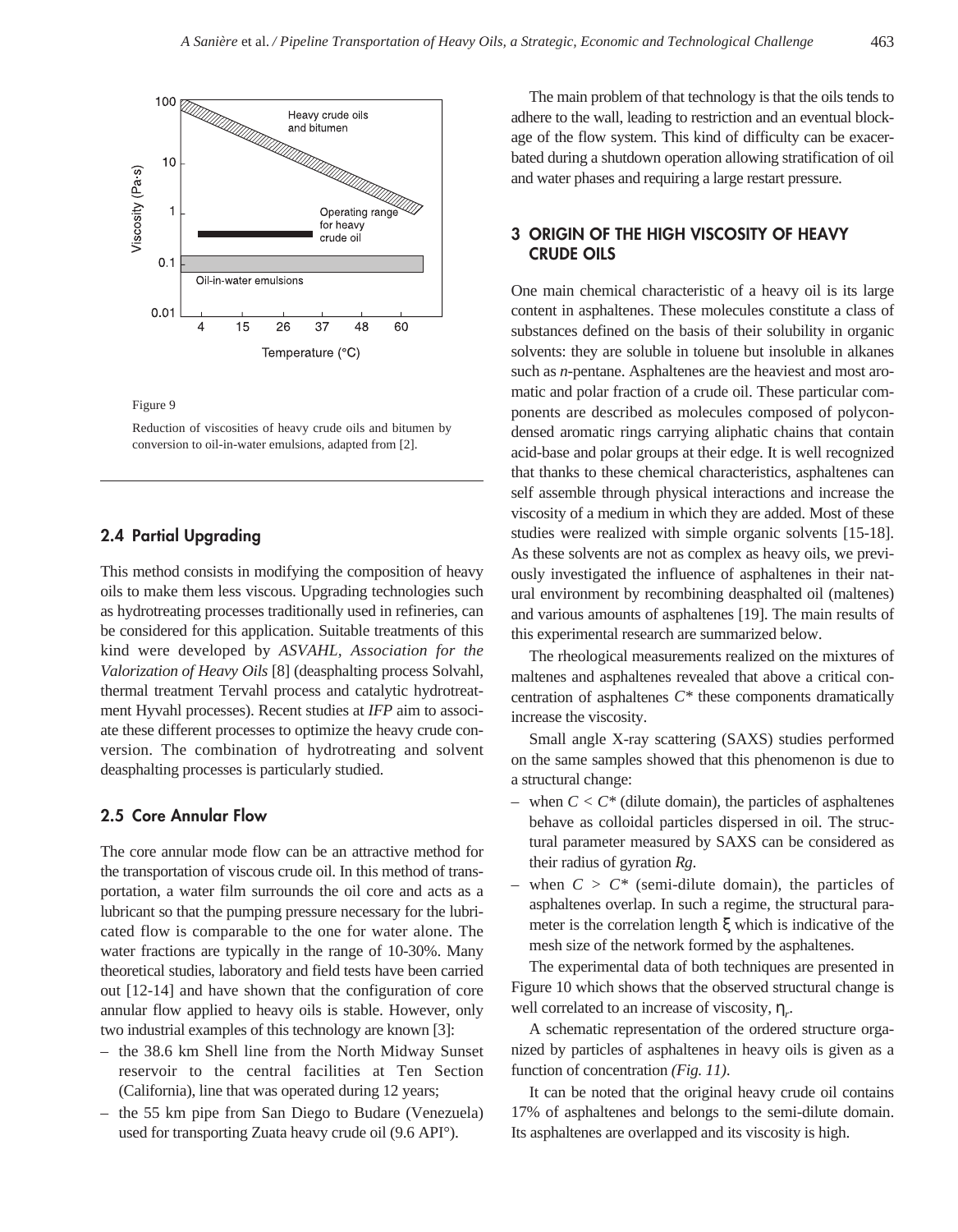

Rheological and structural experiments made on asphaltenes added to maltenes,  $T = 20$ °C, [19].



Figure 11 Schematic representation of asphaltenes association.

# **4 SLURRY TRANSPORTATION**

In the previous section of the paper, we have seen that heavy crude oils can be described as a colloidal suspension composed of a solute (asphaltenes) and a liquid phase (maltenes). We have shown that the asphaltenes inside a heavy oil develop a particular morphology, they are overlapped. Due to this overlapping, asphaltenes strongly contribute to the high viscosity of heavy oils. Therefore, we have suggested to





Optical microscopy  $(x 40)$  of the colloidal crude oil (a) and its homologous slurry (b),  $T = 20^{\circ}$ C.



Figure 13

Flow curves of the colloidal crude oil and its homologous slurry,  $T = 20$ °C.

counteract the effects of the overlapping by simply suppressing it. To do so, we have prepared samples of maltenes into which precipitated asphaltenes have been added after sieving (100-500  $\mu$ m) with a special procedure. These asphaltenes have been added to the maltenes at 40°C for 20 min under an appropriate mechanical stirring. Thanks to this procedure, we have checked by optical microscopy that the obtained samples are not colloidal as in the original crude but are of a slurry type with detectable solid particles over 1µm *(Fig. 12)*.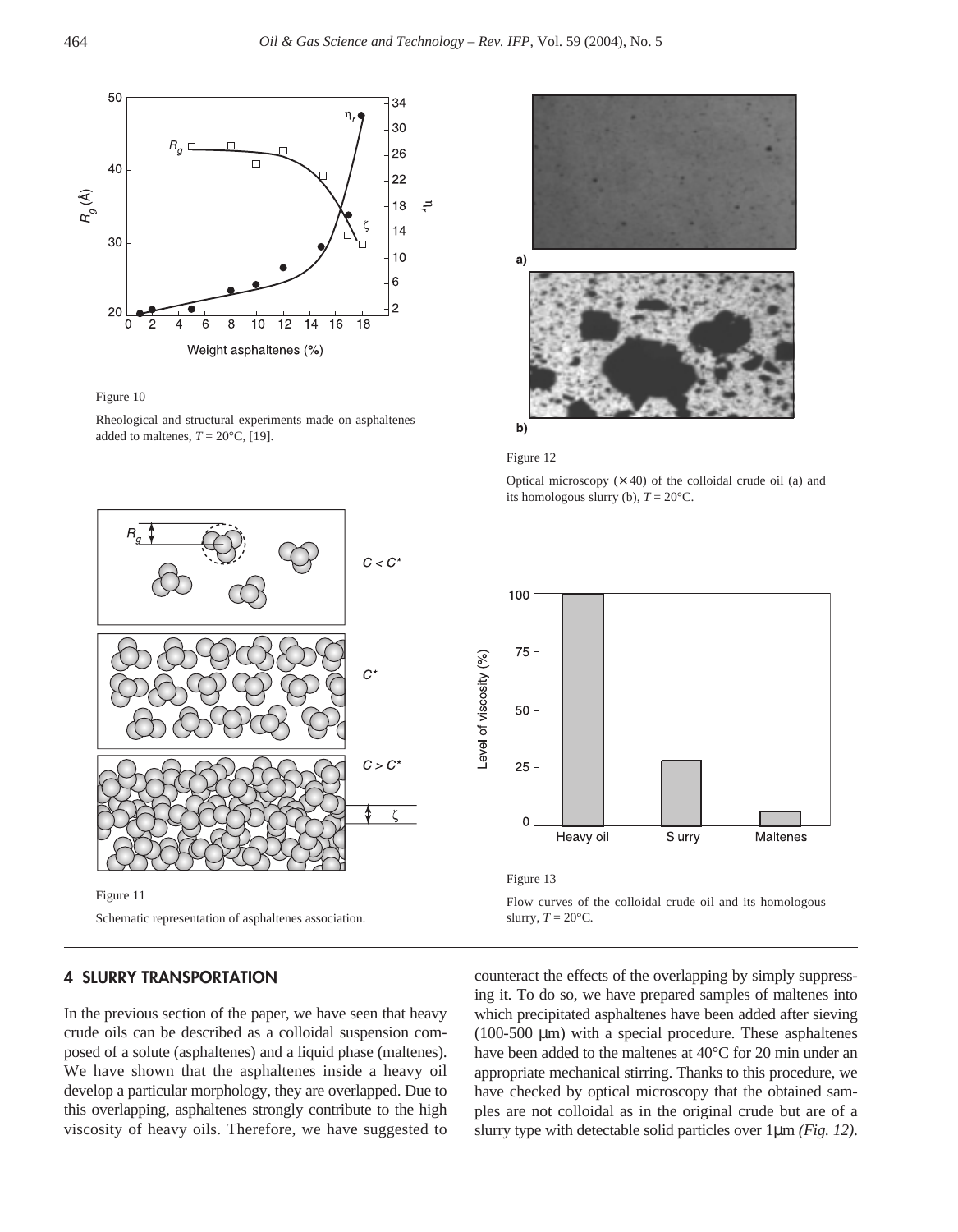

Evolution with time of the morphology of the 10% slurry sample, optical microscopy,  $T = 20^{\circ}$ C.

To observe the impact of this structural change on the level of viscosity, rheological tests were carried out on the original colloidal crude and its homologous slurry. They both contain 17% in weight of asphaltenes. Note that the heavy crude oil has been heated at 40°C during 20 min to be compared to the slurry independently of their thermal past. The results are presented in Figure 13.

It can be easily seen that the viscosity of the slurry is significantly lower than that of the colloidal heavy crude oil. This trend confirms that the overlapping of asphaltenes inside heavy oils is strongly responsible for their high viscosity. In fact, asphaltenes of the slurry sample are precipitated and occupy a much smaller volume than the deployed colloidal asphaltenes. The slurry sample and the heavy oil contain the same weight fraction but with a very different apparent volume fraction. It appears that one way to lower the viscosity of heavy oils is to diminish the apparent volume occupied by their asphaltenes. It can be noticed that the slurry sample, despite the presence of large particles, remains Newtonian and does not have a yield strength, which is quite unusual for slurry products [20, 21].

In order to examine the feasibility of this method, several technical points had to be checked such as the stability of the slurry configuration with time, shear and temperature. Concerning the influence of shear, we observed that moderate shear rates such as the ones encountered in pipe flows do not affect the slurry morphology. This phenomenon has to be verified for higher shear rates such as the ones expected in pumping stations, valves etc. The stability of a slurry sample containing 10% of asphaltenes with time has been monitored concurrently by optical microscopy and rheology *(Figs. 14 and 15)*.



Evolution with time of the normalized viscosity of the 10% slurry sample,  $T = 20^{\circ}$ C.

The results show that the precipitated asphaltenes become progressively colloidal with time. This evolution is probably due to the thermodynamic equilibrium that promotes the colloidal state rather than the precipitated one. This transformation is quite slow and gives rise to a correlated increase of viscosity. These tests have been carried out at 20°C and have been repeated at higher temperatures (30 and 40°C). The experimental results show that the evolution from the precipitated state to the colloidal state is accelerated by a high temperature. These observations show that the slurry method is